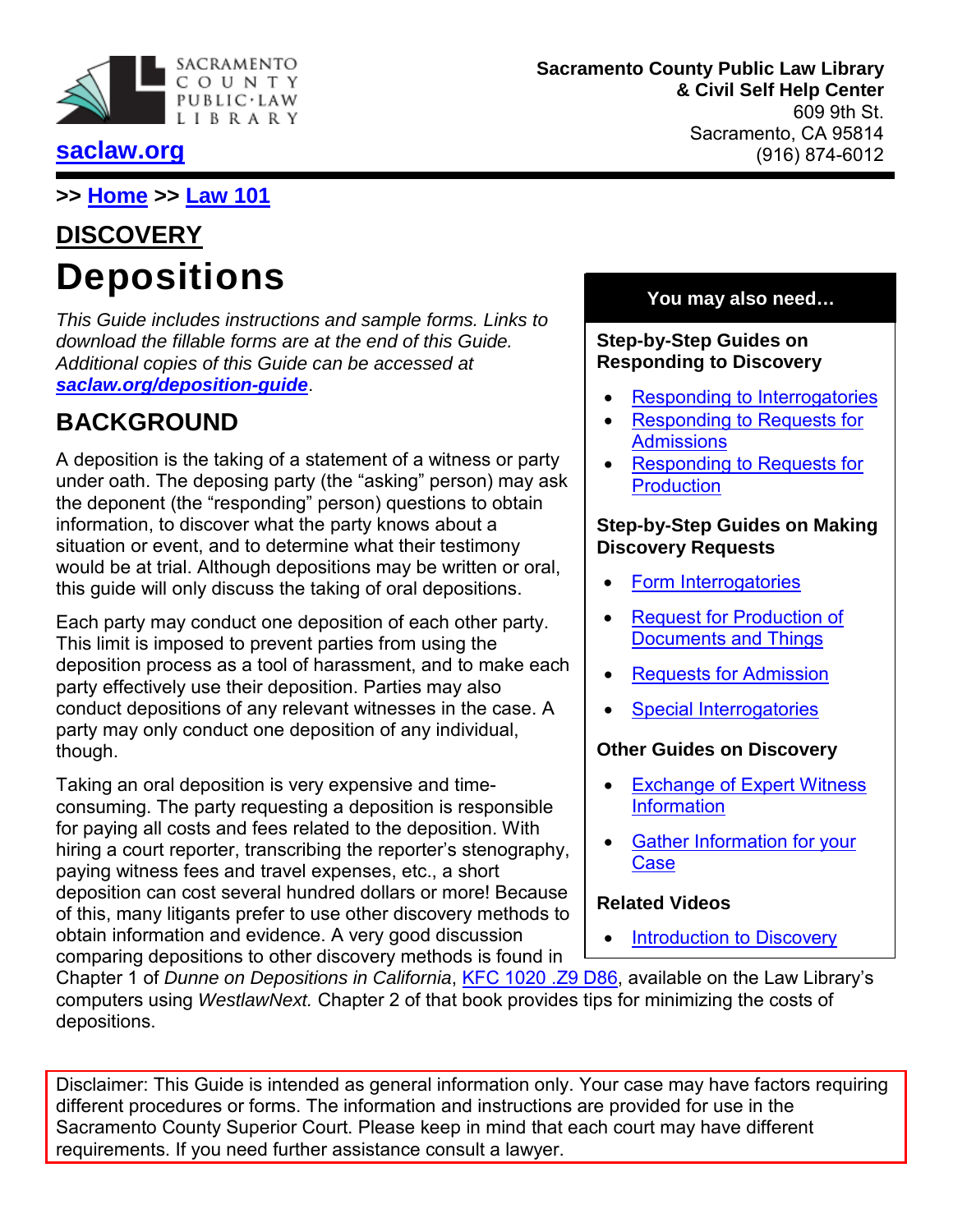Although depositions are expensive, they can be a very effective discovery tool. In many cases, the benefits can far outweigh the costs. Depositions are extremely useful for:

- Recording a party or witness's story before trial so you may be better prepared for crossexamination at trial.
- Evaluating the credibility of a potential witness, or observing the impression they would make on the jury.
- Preserving testimony from a witness you suspect will be unfriendly or unavailable by the date of trial. Testimony given in a deposition may be used to impeach contradictory testimony given at trial.
- Obtaining additional information about physical evidence you've already obtained by other discovery methods, or laying the foundation for admissibility of physical evidence at trial.
- Obtaining testimony and physical evidence from a non-party witness.

# **STEP-BY-STEP INSTRUCTIONS**

#### **Step 1: Determine the Date and Location of the Deposition**

California law provides very strict guidelines for the timing and location of depositions. When scheduling a deposition, you must select a date that allows for adequate notice to the deponent and other parties. In most types of cases, for the deposition of a party to the case, you must provide at least 10 days' notice if personally served, and 15 days' notice if served by mail within California (California Code of Civil Procedure (CCP) [§ 2025.270\(a\),](http://leginfo.legislature.ca.gov/faces/codes_displaySection.xhtml?lawCode=CCP§ionNum=2025.270.) [§ 1013\)](http://leginfo.legislature.ca.gov/faces/codes_displaySection.xhtml?lawCode=CCP§ionNum=1013.). Additional time is required if service will be outside of California. For the deposition of a non-party witness, [CCP § 2020.220\(a\)](http://leginfo.legislature.ca.gov/faces/codes_displaySection.xhtml?lawCode=CCP§ionNum=2020.220.) only requires service of a subpoena in "sufficient time" to allow the witness to travel to the deposition location, and locate any documents or items requested. The law provides no definition of "sufficient time," so unless there is considerable travel or an unusually large list of requested documents or items, it is usually reasonable to give the same notice you would give a party.

[CCP § 2025.250\(a\)](http://leginfo.legislature.ca.gov/faces/codes_displaySection.xhtml?lawCode=CCP§ionNum=2025.250.) also provides specific quidelines for the location of a deposition. When a natural person is being deposed, whether or not that person is a party to the case, you must conduct the deposition either a) within 75 miles of the deponent's residence, or b) within 150 miles of the deponent's residence and in the forum county. If your case is in Sacramento County, this means that you can hold your deposition in Sacramento County, as long as the deponent doesn't have to travel more than 150 miles from his residence to the deposition location. If Sacramento County is more than a 150 mile trip, you will need to hold your

#### **Need Deposition Space?**

The Law Library has rooms for rent that are appropriate for the taking of depositions. Information about our rooms and rates is available on our website at [saclaw.org/meeting-rooms.](https://saclaw.org/meeting-rooms)

deposition elsewhere, at a location no more than 75 miles from the deponent's residence. If you will be conducting a deposition of an organization that is a party to the case, the same rules apply, but distances are calculated from the organization's principal executive or business office. If the deponent is a non-party organization, you must take the deposition within 75 miles of the organization's principal executive or business office. Additional rules apply for depositions of experts and out-ofstate residents.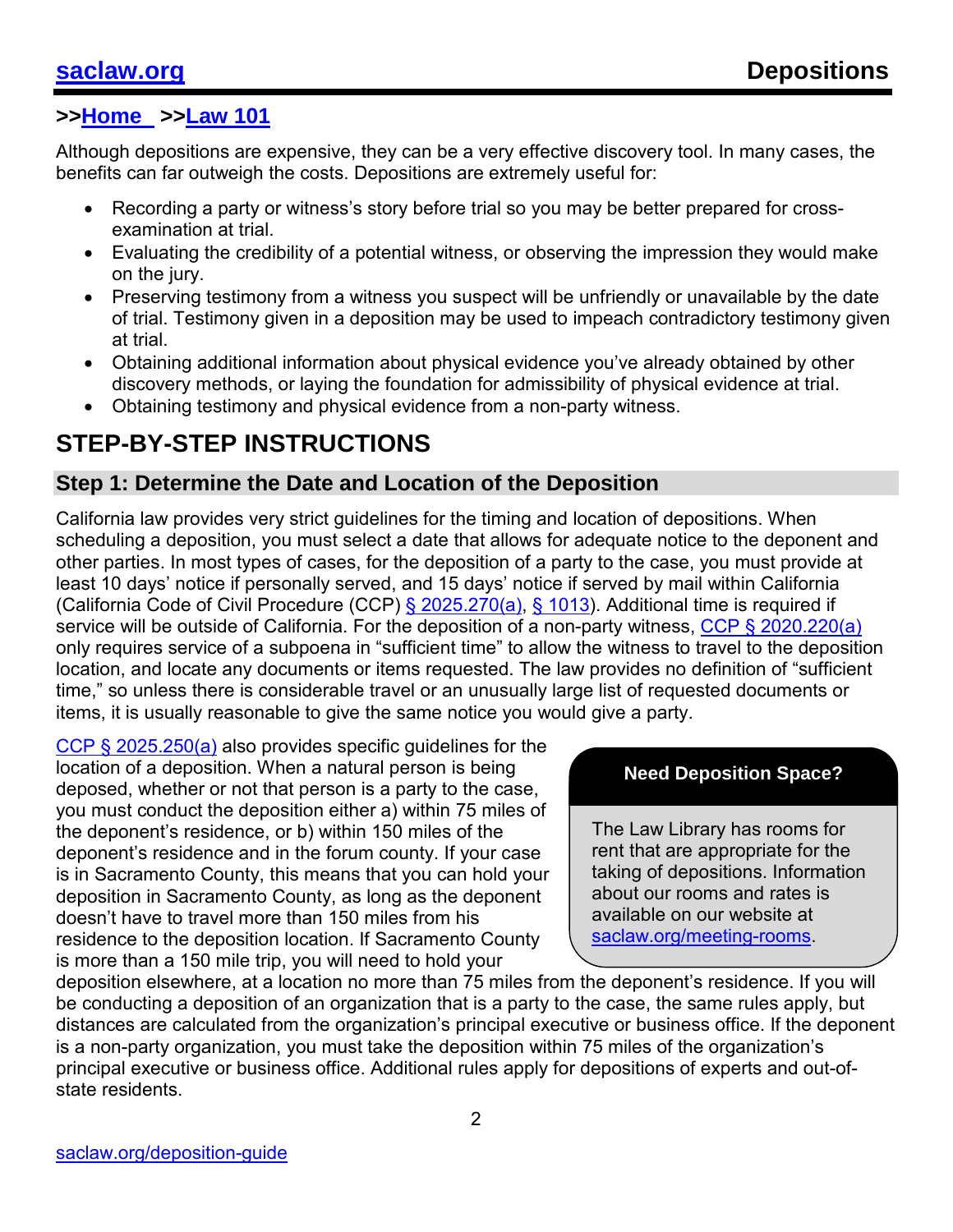When scheduling a deposition, you may also need to consider the availability of a court reporter, the deponent, and other parties. It is often advisable to contact the others in advance, to determine dates that are mutually convenient. This can help avoid the cost and hassle of rescheduling a deposition.

#### **Step 2: Complete the Proper Forms**

#### *If deposing a party:*

If you wish to take the deposition of a party to the case, you will need to prepare a notice of taking of deposition. There is no fill-in-the-blanks form for this; you will need to write your own notice. A sample is at the end of this Guide. You may download a customizable template from this link:

**[Notice of Taking of Deposition](https://saclaw.org/Uploads/files/Step-by-Step/notice-deposition.rtf)** 

Your notice must include the name of the deponent, as well as the date, time, and location of the deposition. If the deponent is an organization, describe what matters you will be discussing, so that the organization may appoint a representative with the most knowledge of those issues. Describe any documents or other physical evidence you want the witness to bring to the deposition. In your notice, you must also indicate if you plan to audio or video record the testimony, and if you reserve the right to present the recording at trial. If your court reporter will be providing instant visual display stenography, often referred to as "realtime deposition reporting," you must include notice of that, as well.

#### *If deposing a non-party witness:*

If you wish to take the deposition of a non-party witness, you will need to subpoena the witness. The form you will need to use depends on if you want the witness to bring documents or things with them to the deposition.

- [Deposition Subpoena for Personal Appearance \(SUBP-015\)](http://www.courts.ca.gov/documents/subp015.pdf). Use this form if you simply want a witness to appear to answer questions at a deposition. Instructions for completing this form are available at the end of this Guide.
- [Deposition Subpoena for Personal Appearance and Production of Documents and Things](http://www.courts.ca.gov/documents/subp020.pdf) [\(SUBP-020\).](http://www.courts.ca.gov/documents/subp020.pdf) Use this form if you want a witness to appear to answer questions at a deposition, and to bring with them any documents or things. Instructions for completing this form are available at the end of this Guide.

After completing the subpoena form, make a photocopy. Take the original and the photocopy to the court to have the subpoena "issued" (stamped) by the clerk. You will place your subpoenas in the dropbox in room 102 of the Gordon D. Schaber Courthouse at 720 Ninth Street downtown. Include a self-addressed, stamped envelope so the clerk can return the issued subpoena to you. This process may several weeks. Because of the time lag, the court will accept subpoena forms that do not include the date and time of the deposition. You may fill in that information after the subpoena is issued.

You will also need to prepare a notice of taking of deposition to serve on all parties in the case, notifying them of the date, time, and location where you will conduct the deposition of the non-party witness. There is no fill-in-the-blanks form for this; you will need to write your own notice. A sample is at the end of this Guide. You may download a customizable template from this link:

• [Notice of Taking of Deposition](https://saclaw.org/Uploads/files/Step-by-Step/notice-deposition.rtf)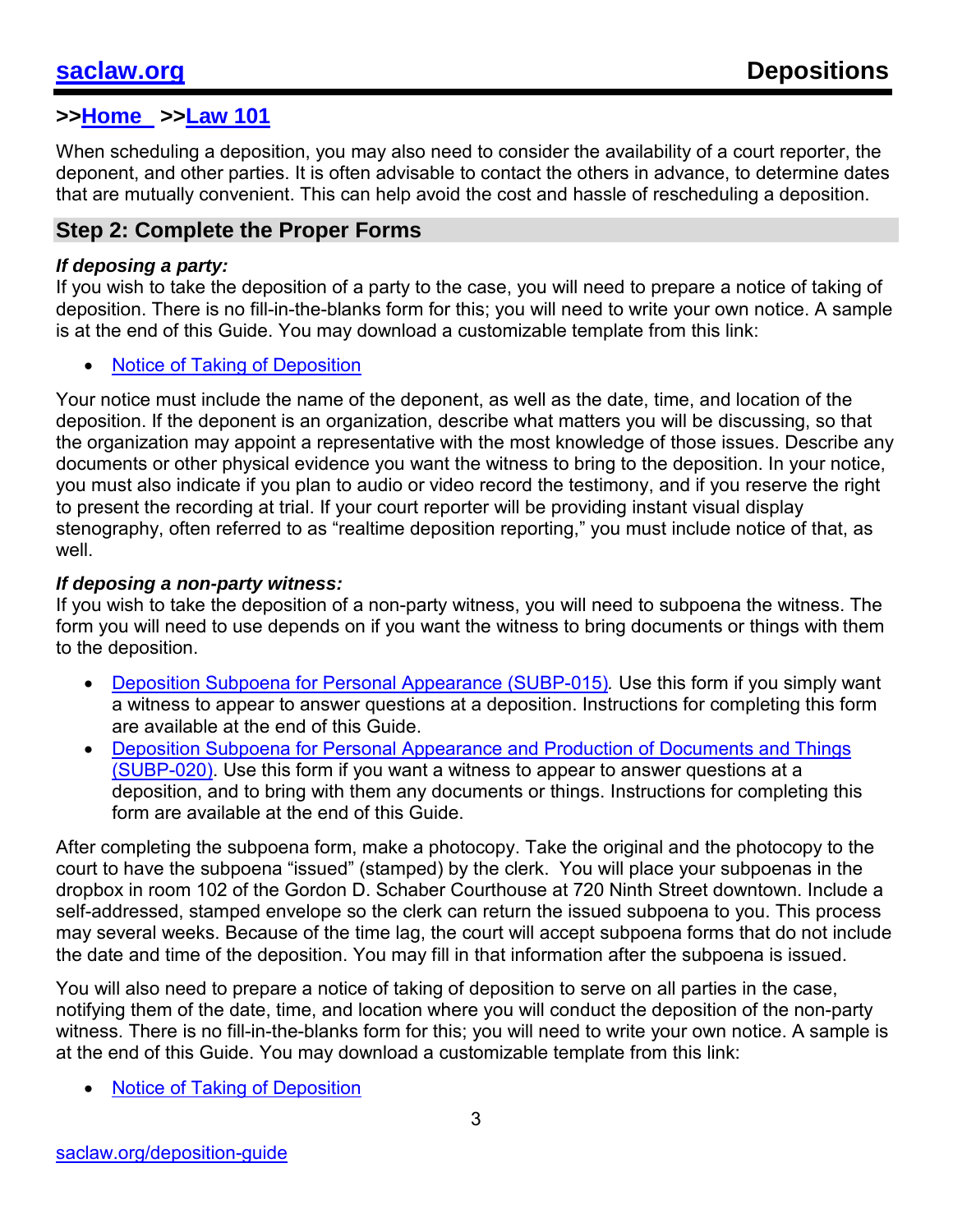### **Step 3: Make Copies**

#### *If deposing a party:*

Make one photocopy of your notice of taking of deposition for each party in the case.

#### *If deposing a non-party witnesses*

Make one photocopy of the issued subpoena for the deponent and one for each party in the case. Make one photocopy of the notice of taking of deposition for each party in the case.

### **Step 4: Serve Your Documents**

#### *If deposing a party:*

A photocopy of the notice of taking of deposition must be served on the attorney for the deponent or directly to the deponent if he or she is self-represented (*in pro per*). Copies must also be served on all other attorneys or self-represented parties who have appeared in the case, as all attorneys and self-represented parties are entitled to attend the deposition and question the deponent. [CCP § 2025.240.](http://leginfo.legislature.ca.gov/faces/codes_displaySection.xhtml?lawCode=CCP§ionNum=2025.240.) Service may be completed by mail, by a person over the age of 18 who is not a party to the case. The person serving your requests must complete a *[Proof of Service by First Class Mail](http://www.courts.ca.gov/documents/pos030.pdf)* (POS-030). For more information, see the Step-by-Step guide on Proof of Service by Mail on our website at [saclaw.org/mail-service.](https://saclaw.org/mail-service)

#### *If deposing a non-party witness*

A photocopy of the subpoena (SUBP-015 or SUBP-020) must be personally served on the deponent. The person performing this personal service will complete the Proof of Service on the second page of the subpoena form. For more information, see the Step-by-Step guide on Personal Service of Court Papers on our website at [saclaw.org/personal-service.](https://saclaw.org/personal-service)

A photocopy of both the subpoena and the notice of taking of deposition must be served all attorneys or self-represented parties in the case [\(CCP § 2025.240\)](http://leginfo.legislature.ca.gov/faces/codes_displaySection.xhtml?lawCode=CCP§ionNum=2025.240.). Service may be completed by mail, by a person over the age of 18 who is not a party to the case. The person serving your documents must complete a *[Proof of Service by First Class Mail](http://www.courts.ca.gov/documents/pos030.pdf)* (POS-030). For more information, see the Step-by-Step guide on Proof of Service by Mail on our website at [saclaw.org/mail-service.](https://saclaw.org/mail-service)

If the non-party witness is a public employee of certain law enforcement-related agencies or the court, and their deposition relates to information gathered in the course of their job duties, service may be completed by personally serving the witness OR by serving two copies of the subpoena to the employee's immediate supervisor or to an agent designated for service. [California Government Code](http://leginfo.legislature.ca.gov/faces/codes_displaySection.xhtml?lawCode=GOV§ionNum=68097.1.)  [\(Govt Code\) § 68097.1.](http://leginfo.legislature.ca.gov/faces/codes_displaySection.xhtml?lawCode=GOV§ionNum=68097.1.) See Step 5 below for more information about subpoenaing public employees.

Retain your original issued subpoena and notice of taking of deposition for your records. These original documents may be submitted to the court in the event that the subpoenaed party doesn't show up and an order or warrant is required.

### **Step 5: Pay Witness Fees**

Non-party witnesses are entitled to witness fees, which are \$35 per day, plus \$0.20 per mile actually traveled to and from the place of deposition. [Govt Code § 68093.](http://leginfo.legislature.ca.gov/faces/codes_displaySection.xhtml?lawCode=GOV§ionNum=68093.) Expert witnesses are also entitled to witness fees, in the amount of their normal hourly rate for the time they are in the deposition. CCP §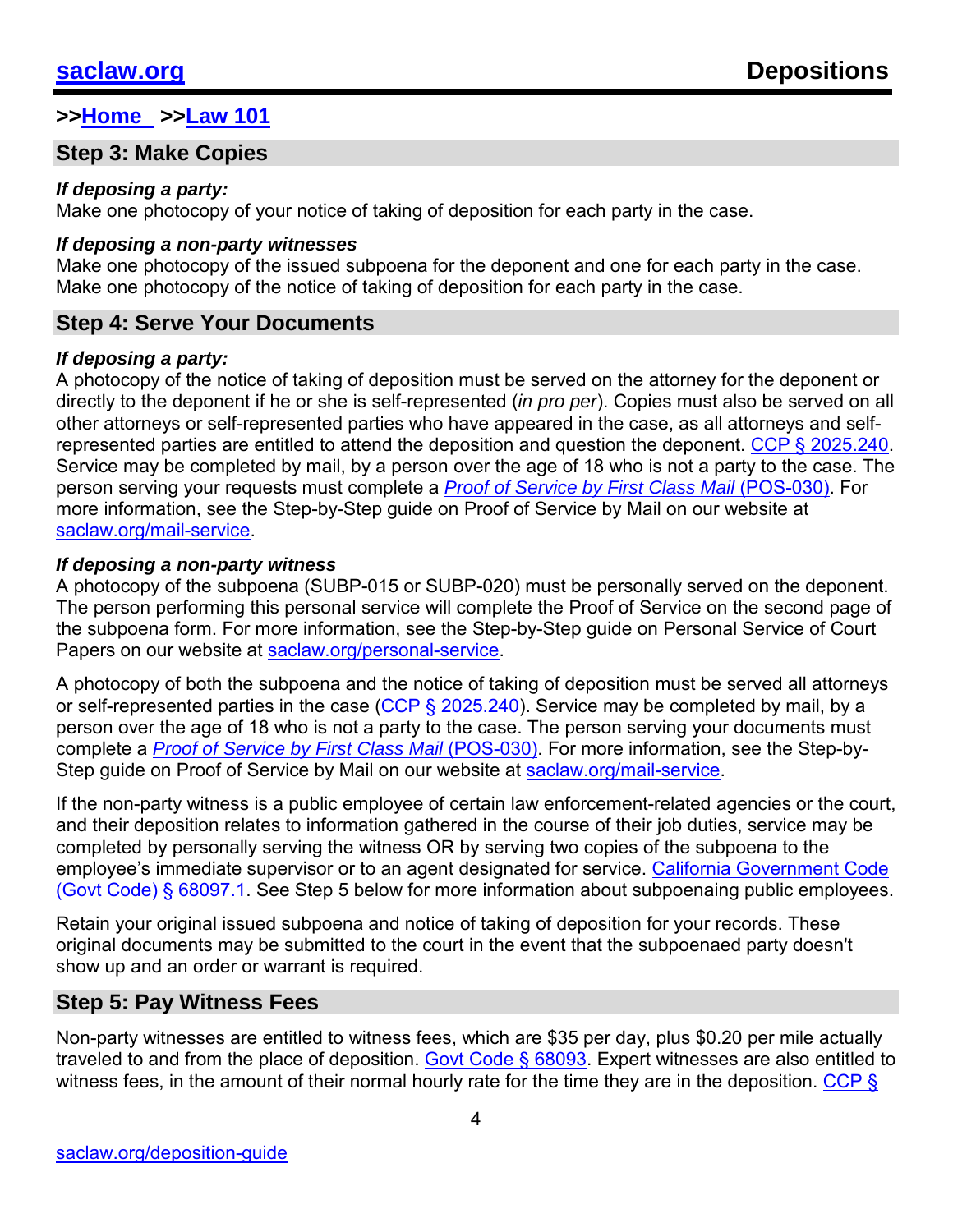[2034.430\(b\).](http://leginfo.legislature.ca.gov/faces/codes_displaySection.xhtml?lawCode=CCP§ionNum=2034.430.) These fees may be paid at the time the subpoena is served, or at the beginning of the deposition. Many litigants wait to pay these fees until the witness appears at the deposition.

If a non-party witness is a public employee, you must reimburse the employing agency the full cost incurred by the agency for the employee's salary and travel expenses for each day the employee is required to attend the deposition. [Govt Code § 68096.1](http://leginfo.legislature.ca.gov/faces/codes_displaySection.xhtml?lawCode=GOV§ionNum=68096.1.) *et seq*. At the time the subpoena is served, you must give the employing agency \$275 per day for each day you will require the employee to attend the deposition. This serves as a deposit toward those fees. If the actual costs are less, you will be reimbursed. If the actual costs are higher, you will have to provide additional funds to the agency.

Party deponents are not entitled to witness's fees or mileage.

#### **Step 6: Conduct the Deposition**

Be sure you come prepared to the deposition. It is a good idea to have an outline of your questions or the issues you wish to cover, to ensure you obtain all the information you'll need. You will have to ask all your questions now, because you can only conduct one deposition of any person during your case. You will also want to do some research ahead of time, to prepare yourself to handle problems such as objections to your questions, non-responsive answers, or hostile witnesses. The resources listed at the end of this Guide are good starting points for this type of research.

At the beginning of the deposition, the court reporter will swear in the deponent. Then, everyone in attendance should announce their names, firm names, and who they represent for the record. You may then provide any admonitions or instructions you have for the deponent before moving on to your questions. For more tips and techniques for conducting the deposition, consult the resources listed at the end of this Guide.

#### **Step 7: After the Deposition**

Unless the parties agree otherwise, the court reporter is required to make a transcript of the deposition, and provide written notice to the deponent and all parties attending the deposition when the transcript is ready for reading, correcting, and signing. After this notice is sent, the deponent has 30 days to change the form or substance of the answer to any question, and to approve the transcript by signing it. Changes will be noted directly on the original copy of the transcript. The reporter will certify that the deponent was duly sworn, and that the transcript is a true record of the testimony given and any changes made by the deponent. The original certified copy of the transcript will then be forwarded to the deposing party, who must retain this original in a safe place where it is protected from loss, destruction or tampering until at least six months after the final disposition of the case. [CCP](http://leginfo.legislature.ca.gov/faces/codes_displaySection.xhtml?lawCode=CCP§ionNum=2025.550.)  § [2025.550.](http://leginfo.legislature.ca.gov/faces/codes_displaySection.xhtml?lawCode=CCP§ionNum=2025.550.)

# **FOR MORE INFORMATION**

*At the Law Library:* 

About Your Deposition (DVD) [KF 8900 .V56](https://catalog.saclaw.org/cgi-bin/koha/opac-detail.pl?biblionumber=1389) (Self-Help Audio-Video)

#### **California Civil Discovery** [KFC 1020 .H64](https://catalog.saclaw.org/cgi-bin/koha/opac-detail.pl?biblionumber=1027)

Electronic Access: On the Law Library's computers, using *Lexis Advance.*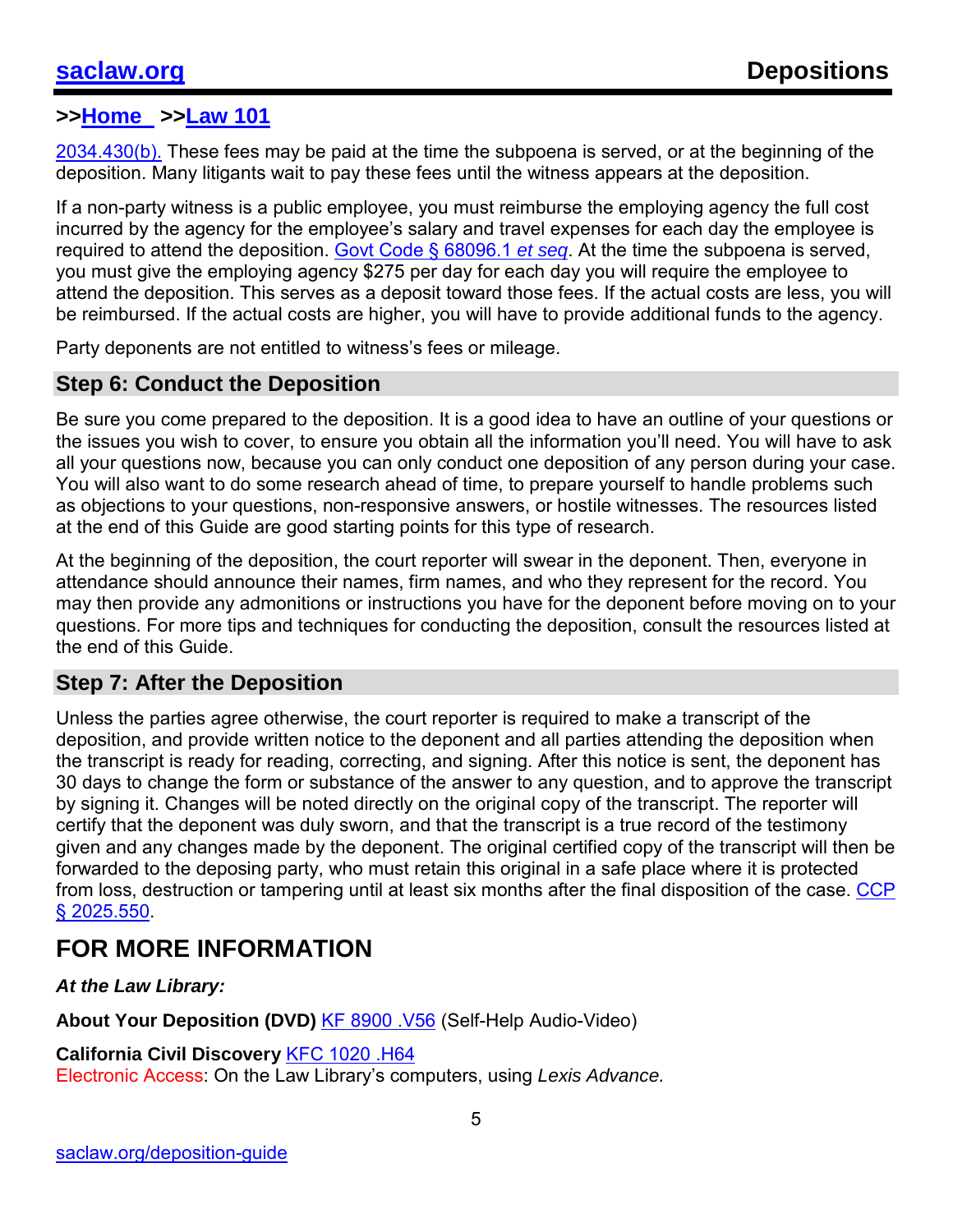**California Civil Discovery Practice** [KFC 1020 .C35](https://catalog.saclaw.org/cgi-bin/koha/opac-detail.pl?biblionumber=1093) Electronic Access: On the Law Library's computers, using *OnLaw.*

**California Civil Litigation and Discovery** [KFC 995 .G674](https://catalog.saclaw.org/cgi-bin/koha/opac-detail.pl?biblionumber=5657)

**California Deposition and Discovery Practice** [KFC 1020 .D44](https://catalog.saclaw.org/cgi-bin/koha/opac-detail.pl?biblionumber=6)  Electronic Access: On the Law Library's computers, using *Lexis Advance.*

**California Discovery Citations** [KFC 1020 .F56](https://catalog.saclaw.org/cgi-bin/koha/opac-detail.pl?biblionumber=1697)  Electronic Access: On the Law Library's computers, using *WestlawNext.*

**California Forms of Pleading and Practice** [KFC 1010 .A65 C3](https://catalog.saclaw.org/cgi-bin/koha/opac-detail.pl?biblionumber=7) (Ready Reference) Electronic Access: On the Law Library's computers, using *Lexis Advance.*

**California Practice Guide: Civil Procedure Before Trial** [KFC 995 .W45](https://catalog.saclaw.org/cgi-bin/koha/opac-detail.pl?biblionumber=12) Electronic Access: On the Law Library's computers, using *WestlawNext*.

**Deposition Checklists and Strategies** [KF 8900 .S33](https://catalog.saclaw.org/cgi-bin/koha/opac-detail.pl?biblionumber=1418)

**Dunne on Depositions in California** [KFC 1020 .Z9 D86](https://catalog.saclaw.org/cgi-bin/koha/opac-detail.pl?biblionumber=1089) Electronic Access: On the Law Library's computers, using *WestlawNext.*

**Effective Depositions** [KF 8900 .E35](https://catalog.saclaw.org/cgi-bin/koha/opac-detail.pl?biblionumber=1759)

**Handling Depositions: Here's How and When to Do it** [KFC 1020 .D47 R35](https://catalog.saclaw.org/cgi-bin/koha/opac-detail.pl?biblionumber=5777) Electronic Access: On the Law Library's computers, using *OnLaw.*

**Nolo's Deposition Handbook** [KF 8900 .B44](https://catalog.saclaw.org/cgi-bin/koha/opac-detail.pl?biblionumber=5349) (Self-Help)

Electronic Access: From any computer (Library or home) via the Legal Information Reference Center. Instructions are available on our website at [saclaw.org/nolo-ebooks.](https://saclaw.org/nolo-ebooks)

**Preparing for Your Deposition (DVD)** [KF 8900 .A76 A27](https://catalog.saclaw.org/cgi-bin/koha/opac-detail.pl?biblionumber=1373) (Self-Help Audio-Video)

#### *IF YOU HAVE QUESTIONS ABOUT THIS GUIDE, OR IF YOU NEED HELP FINDING OR USING THE MATERIALS LISTED, DON'T HESITATE TO ASK A REFERENCE LIBRARIAN.*

H:\public\LRG-SBS\SbSs\Depositions\Depositions SBS.docx 5/21 mpj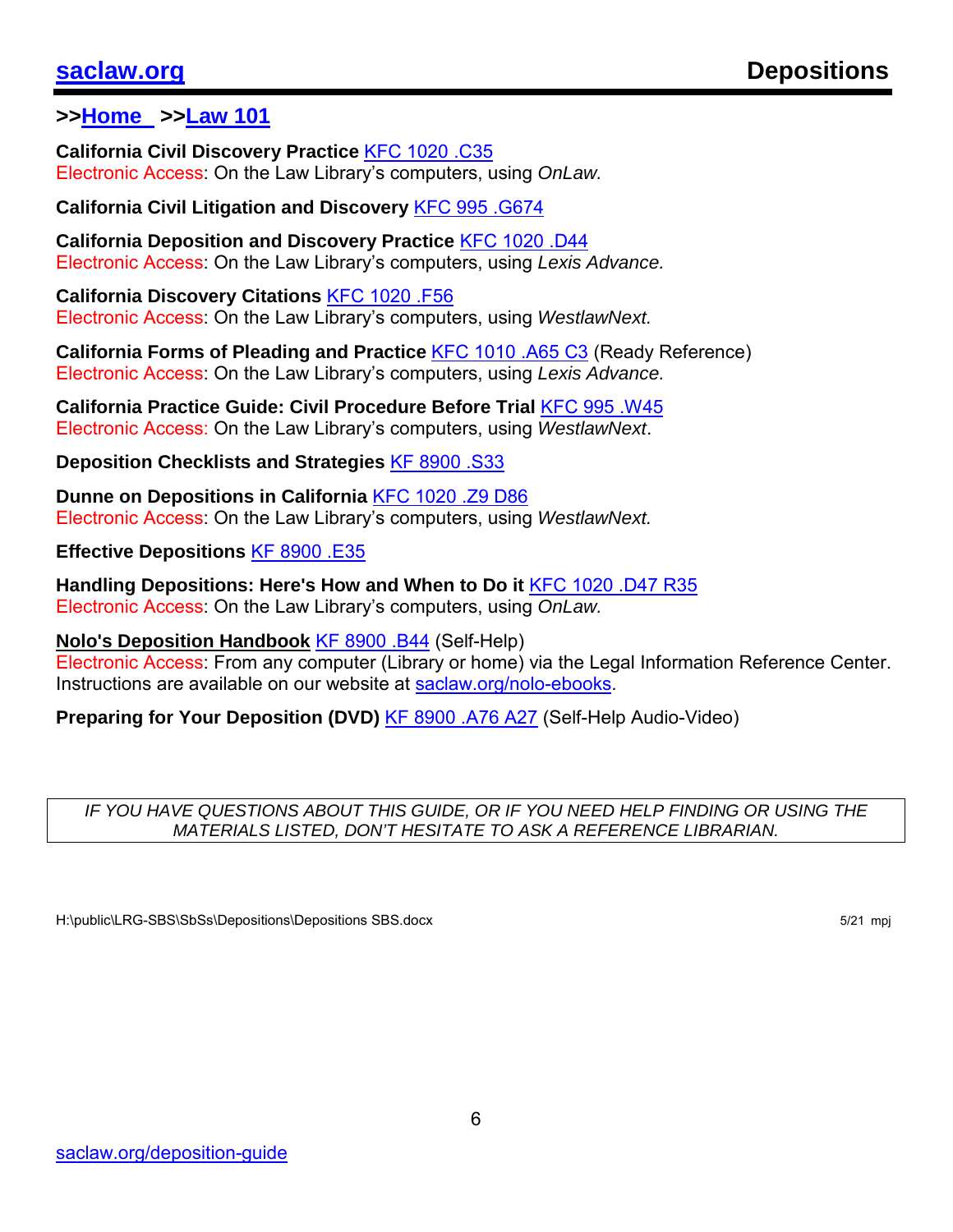# **ATTACHMENTS: FORMS AND INSTRUCTIONS**

For all depositions, you must prepare a notice of taking of deposition. There is no fill-in-the-blanks form for this; you will need to write your own notice. You may download a customizable template from this link:

• [Notice of Taking of Deposition](https://saclaw.org/Uploads/files/Step-by-Step/notice-deposition.rtf)

If deposing a non-party witness, you will also need to complete a subpoena. The Judicial Council forms commonly used in this procedure are:

- [Deposition Subpoena for Personal Appearance \(SUBP-015\).](http://www.courts.ca.gov/documents/subp015.pdf)
- [Deposition Subpoena for Personal Appearance and Production of Documents and Things](http://www.courts.ca.gov/documents/subp020.pdf) [\(SUBP-020\).](http://www.courts.ca.gov/documents/subp020.pdf)

Download the blank forms from these links or [www.courts.ca.gov.](http://www.courts.ca.gov/)

Sample filled-in forms with instructions are available at the end of this Guide.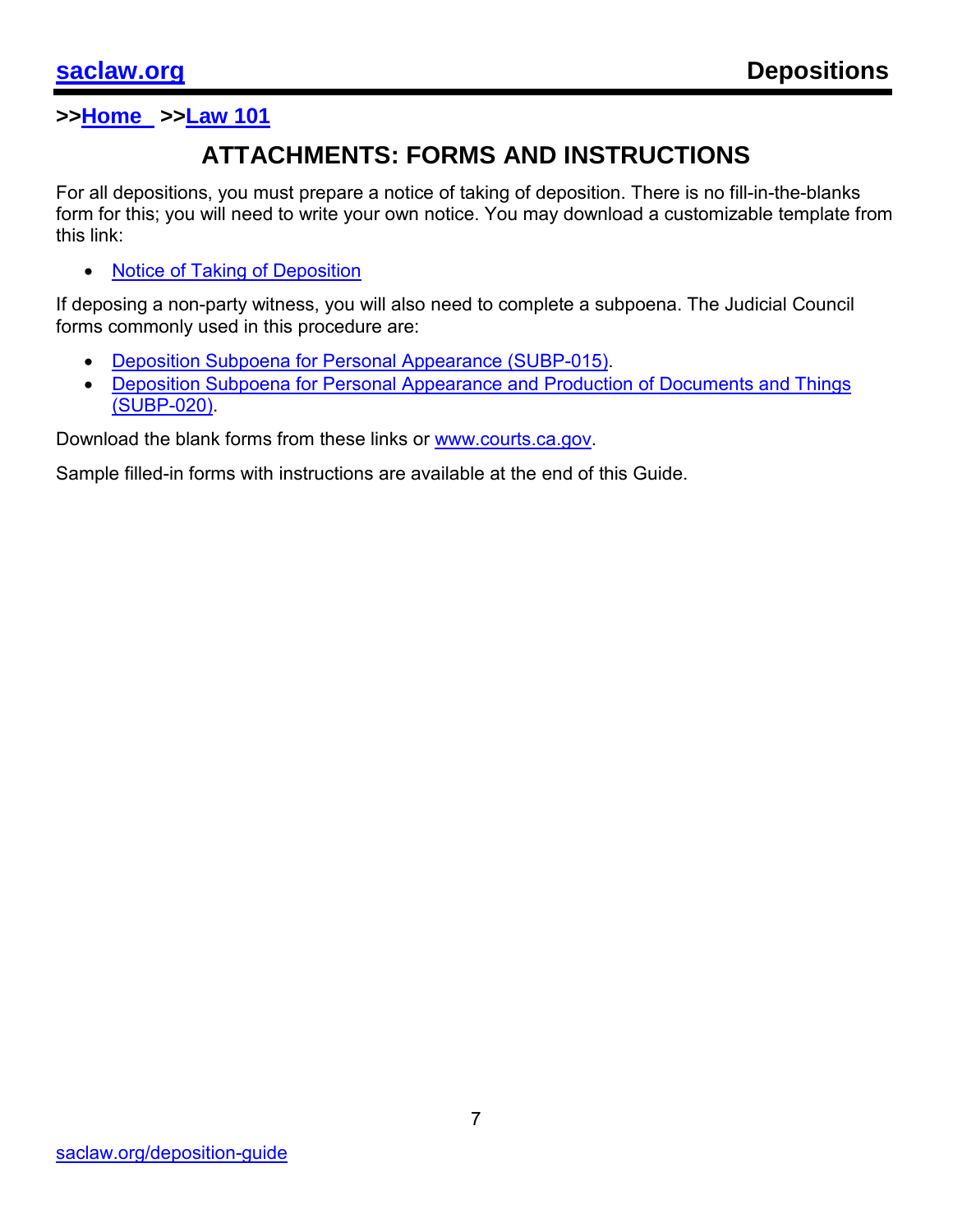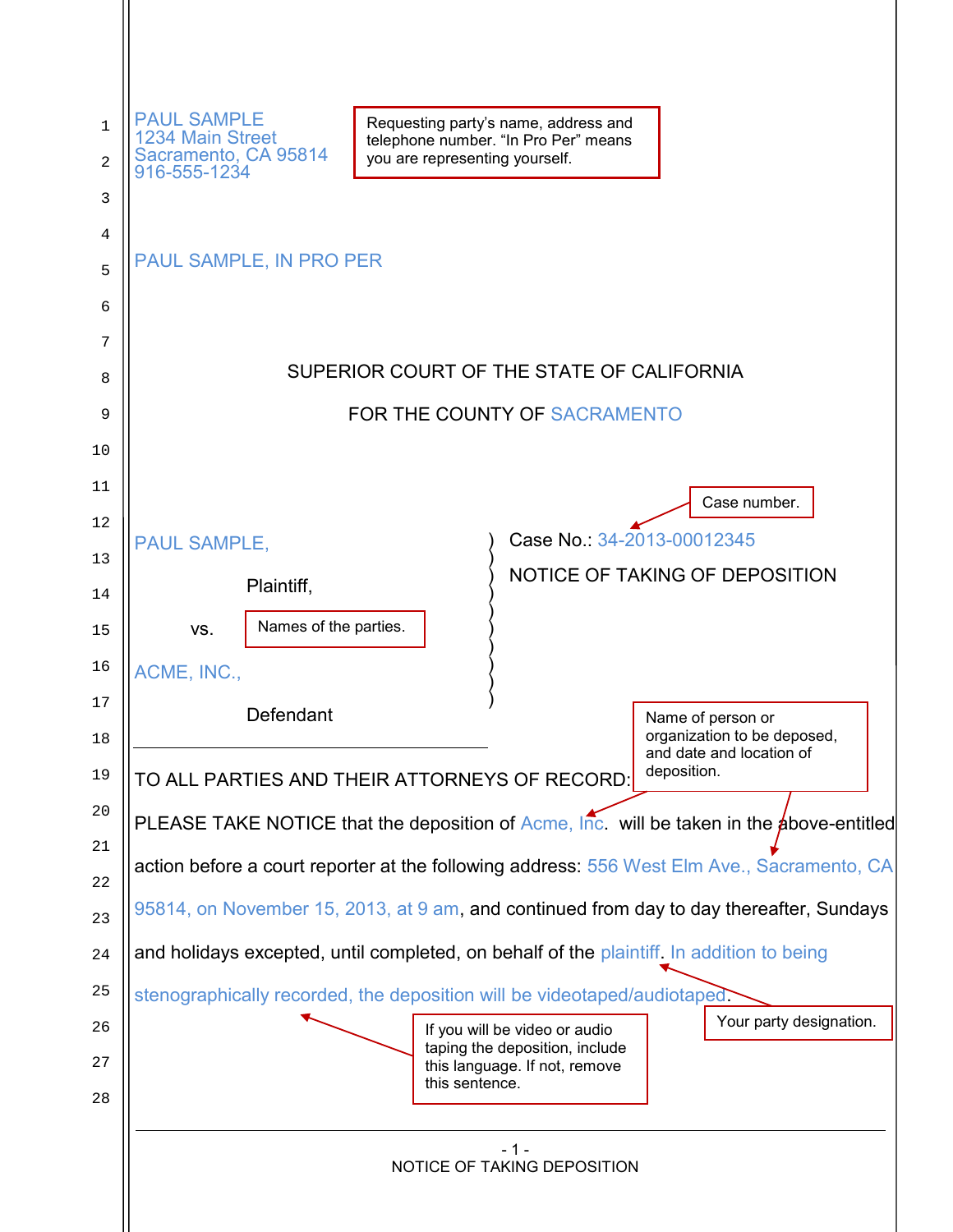| 1            | NOTICE IS FURTHER GIVEN that the matters on which examination is requested are as                                                                                                                                                                             |  |  |  |  |  |  |  |
|--------------|---------------------------------------------------------------------------------------------------------------------------------------------------------------------------------------------------------------------------------------------------------------|--|--|--|--|--|--|--|
| 2            | follows:                                                                                                                                                                                                                                                      |  |  |  |  |  |  |  |
| 3            | The loan agreement between the Acme, Inc. and Paul Sample dated September 9, 2010,                                                                                                                                                                            |  |  |  |  |  |  |  |
| 4            | including but not limited to, the agreement itself, payment methods and payment history,                                                                                                                                                                      |  |  |  |  |  |  |  |
| 5<br>6       | If the deponent is an organization, summarize the<br>and correspondence regarding the agreement<br>topics to be discussed, so that the organization<br>may designate a representative with knowledge of<br>those issues. If a natural person will be deposed, |  |  |  |  |  |  |  |
| 7<br>8       | remove these paragraphs.                                                                                                                                                                                                                                      |  |  |  |  |  |  |  |
| 9            | Pursuant to the provisions of Section 2025.230 of the Code of Civil Procedure, Acme, Inc.                                                                                                                                                                     |  |  |  |  |  |  |  |
| 10           | shall designate and produce at the deposition one or more of its officers, directors,                                                                                                                                                                         |  |  |  |  |  |  |  |
| 11           | managing agents, employees, or agents who are most qualified to testify on its behalf as to                                                                                                                                                                   |  |  |  |  |  |  |  |
| 12           | the above-described matters to the extent of any information known or reasonably available                                                                                                                                                                    |  |  |  |  |  |  |  |
| 13           | to the deponent.<br>If you want the deponent to bring documents or                                                                                                                                                                                            |  |  |  |  |  |  |  |
| 14           | items to the deposition, include a description of<br>the requested items.                                                                                                                                                                                     |  |  |  |  |  |  |  |
| 15           | NOTICE IS FURTHER GIVEN that the deponent is required to bring to the deposition the                                                                                                                                                                          |  |  |  |  |  |  |  |
| 16           | following documents and items: All documents related to the loan agreement between                                                                                                                                                                            |  |  |  |  |  |  |  |
| 17           | Acme, Inc. and Paul Sample dated September 9, 2010, including but not limited to, the                                                                                                                                                                         |  |  |  |  |  |  |  |
| $18\,$<br>19 | agreement itself, canceled checks, receipts, or other documentary evidence of payments                                                                                                                                                                        |  |  |  |  |  |  |  |
| 20           | made; records kept of payments made; and correspondence regarding the agreement.                                                                                                                                                                              |  |  |  |  |  |  |  |
| 21           |                                                                                                                                                                                                                                                               |  |  |  |  |  |  |  |
| 22           |                                                                                                                                                                                                                                                               |  |  |  |  |  |  |  |
| 23           |                                                                                                                                                                                                                                                               |  |  |  |  |  |  |  |
| 24           | DATED: February 2, 2022                                                                                                                                                                                                                                       |  |  |  |  |  |  |  |
| 25           | Sign and date.<br><b>Paul Sample</b>                                                                                                                                                                                                                          |  |  |  |  |  |  |  |
| 26           | In Pro Per                                                                                                                                                                                                                                                    |  |  |  |  |  |  |  |
| 27           |                                                                                                                                                                                                                                                               |  |  |  |  |  |  |  |
| 28           |                                                                                                                                                                                                                                                               |  |  |  |  |  |  |  |
|              | $-2-$                                                                                                                                                                                                                                                         |  |  |  |  |  |  |  |
|              | NOTICE OF TAKING DEPOSITION                                                                                                                                                                                                                                   |  |  |  |  |  |  |  |
|              |                                                                                                                                                                                                                                                               |  |  |  |  |  |  |  |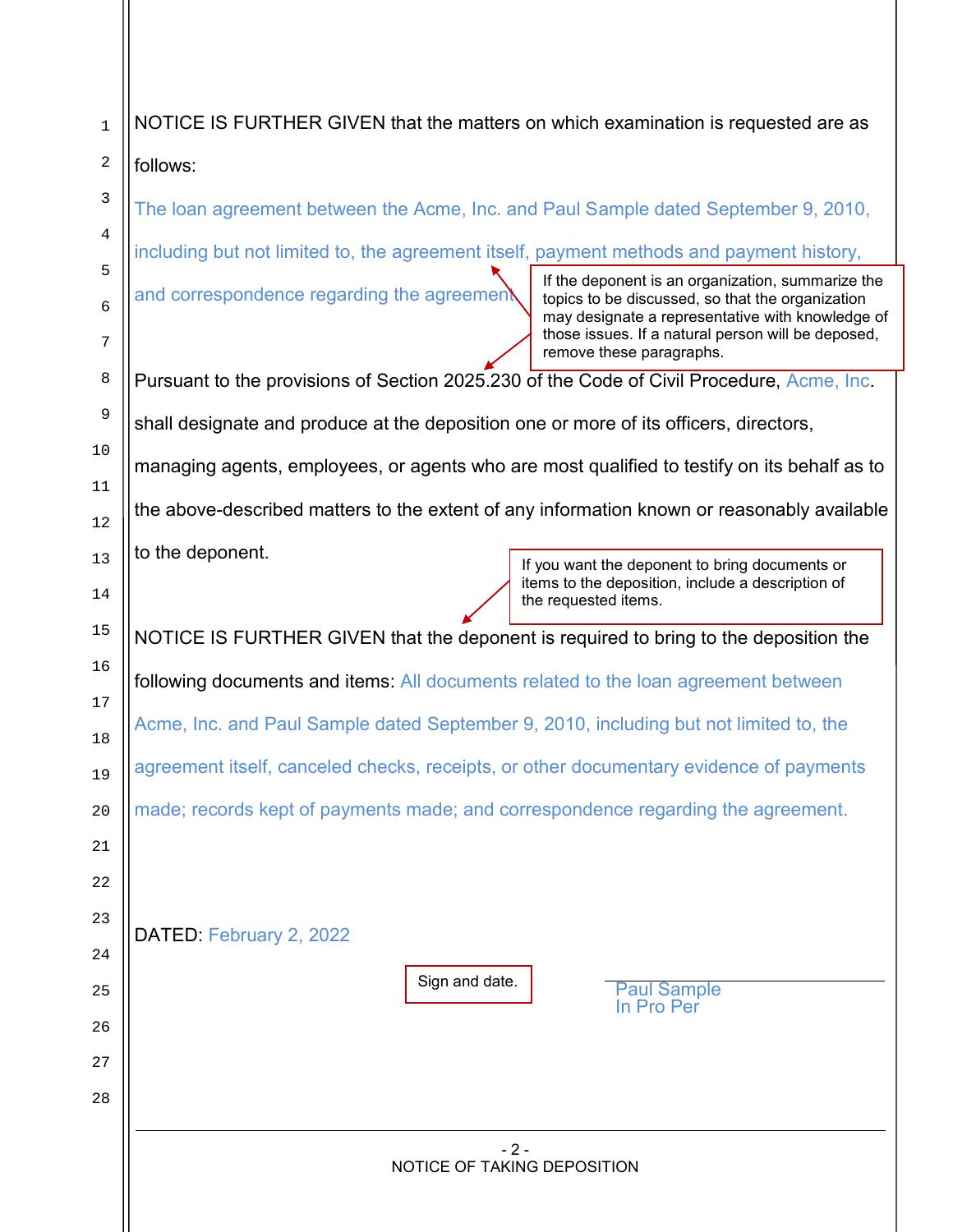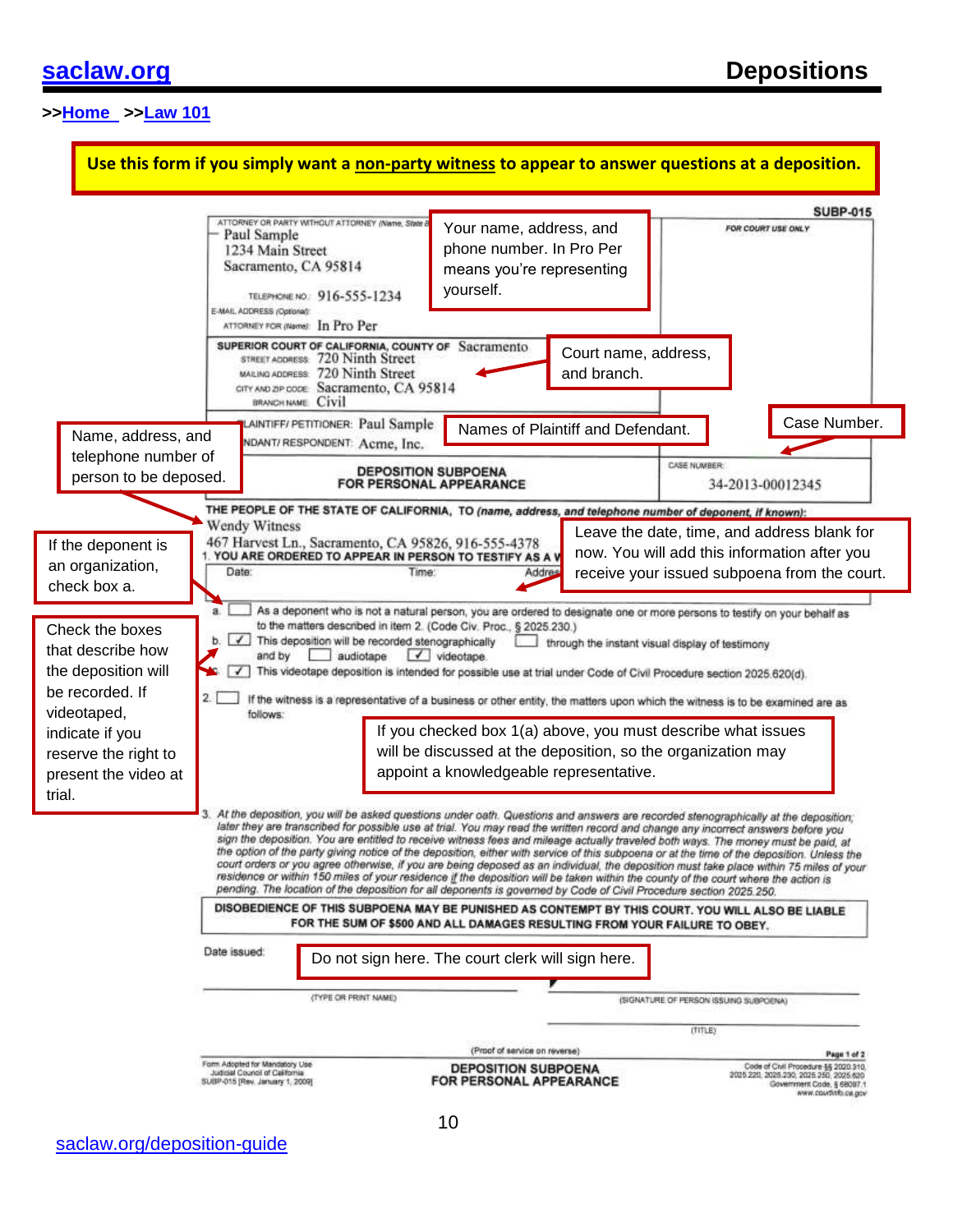|                                                                                                | Names of Plaintiff and Defendant.                                                                                                                                                                                                                                                                                                                                                            |                                                                                                                                                                                                                                                                            | Case number.                                                                                                                                                                                     |
|------------------------------------------------------------------------------------------------|----------------------------------------------------------------------------------------------------------------------------------------------------------------------------------------------------------------------------------------------------------------------------------------------------------------------------------------------------------------------------------------------|----------------------------------------------------------------------------------------------------------------------------------------------------------------------------------------------------------------------------------------------------------------------------|--------------------------------------------------------------------------------------------------------------------------------------------------------------------------------------------------|
|                                                                                                | PLAINTIFF/PETITIONER: Paul Sample                                                                                                                                                                                                                                                                                                                                                            |                                                                                                                                                                                                                                                                            | <b>SUBP-015</b><br><b>CASE NUMBER</b>                                                                                                                                                            |
|                                                                                                |                                                                                                                                                                                                                                                                                                                                                                                              |                                                                                                                                                                                                                                                                            | 34-2013-00012345                                                                                                                                                                                 |
|                                                                                                | DEFENDANT/RESPONDENT: Acme, Inc.                                                                                                                                                                                                                                                                                                                                                             |                                                                                                                                                                                                                                                                            |                                                                                                                                                                                                  |
| Name and<br>address of<br>person served.<br>If witness fees<br>and mileage<br>were paid at the | a. Person served (name): Wendy Witness<br>b. Address where served: 467 Harvest Ln., Sacramento, CA 95826<br>c. Date of delivery: 11/3/2013<br>d. Time of delivery: 10 am<br>e. Witness fees and mileage both ways (check one):<br>were paid. Amount<br>(1)<br>were not paid.<br>$\sqrt{2}$<br>were tendered to the witness's                                                                 | Date and time<br>of service.<br>s                                                                                                                                                                                                                                          | PROOF OF SERVICE OF DEPOSITION SUBPOENA FOR PERSONAL APPEARANCE<br>1. I served this Deposition Subpoena for Personal Appearance by personally delivering a copy to the person served as follows: |
| time of service,<br>indicate the<br>amounts.                                                   | public entity employer as<br>required by Government Code<br>section 68097.2. The amount<br>tendered was (specify):<br>f. Fee for service:                                                                                                                                                                                                                                                    | \$0                                                                                                                                                                                                                                                                        | Amount server was paid<br>to serve this subpoena.                                                                                                                                                |
| Check the box that best<br>describes the server.                                               | Person serving:<br>$\sqrt{2}$<br>a l<br>Not a registered California process server<br>California sheriff or marshal<br>ь.<br>ċ.<br>Registered California process server<br>d.<br>e.<br>Registered professional photocopier<br>g.<br>h. Name, address, telephone number, and, if applicable, county of registration and number:<br>Sally Server<br>904 West Elm Drive<br>Sacramento, CA 95833 | Employee or independent contractor of a registered California process server<br>Exempt from registration under Business and Professions Code section 22350(b)<br>Exempt from registration under Business and Professions Code section 22451<br>Name and address of server. | Date server received this<br>subpoena for service.                                                                                                                                               |
|                                                                                                | I declare under penalty of perjury under the laws of the State of<br>California that the foregoing is true and correct.                                                                                                                                                                                                                                                                      |                                                                                                                                                                                                                                                                            | (For California sheriff or marshal use only)<br>I certify that the foregoing is true and correct.                                                                                                |
| Server's signature.                                                                            | Date: 11/3/2013                                                                                                                                                                                                                                                                                                                                                                              | Date:                                                                                                                                                                                                                                                                      |                                                                                                                                                                                                  |
|                                                                                                | (BIGNATURE)                                                                                                                                                                                                                                                                                                                                                                                  |                                                                                                                                                                                                                                                                            | (SIGNATURE)                                                                                                                                                                                      |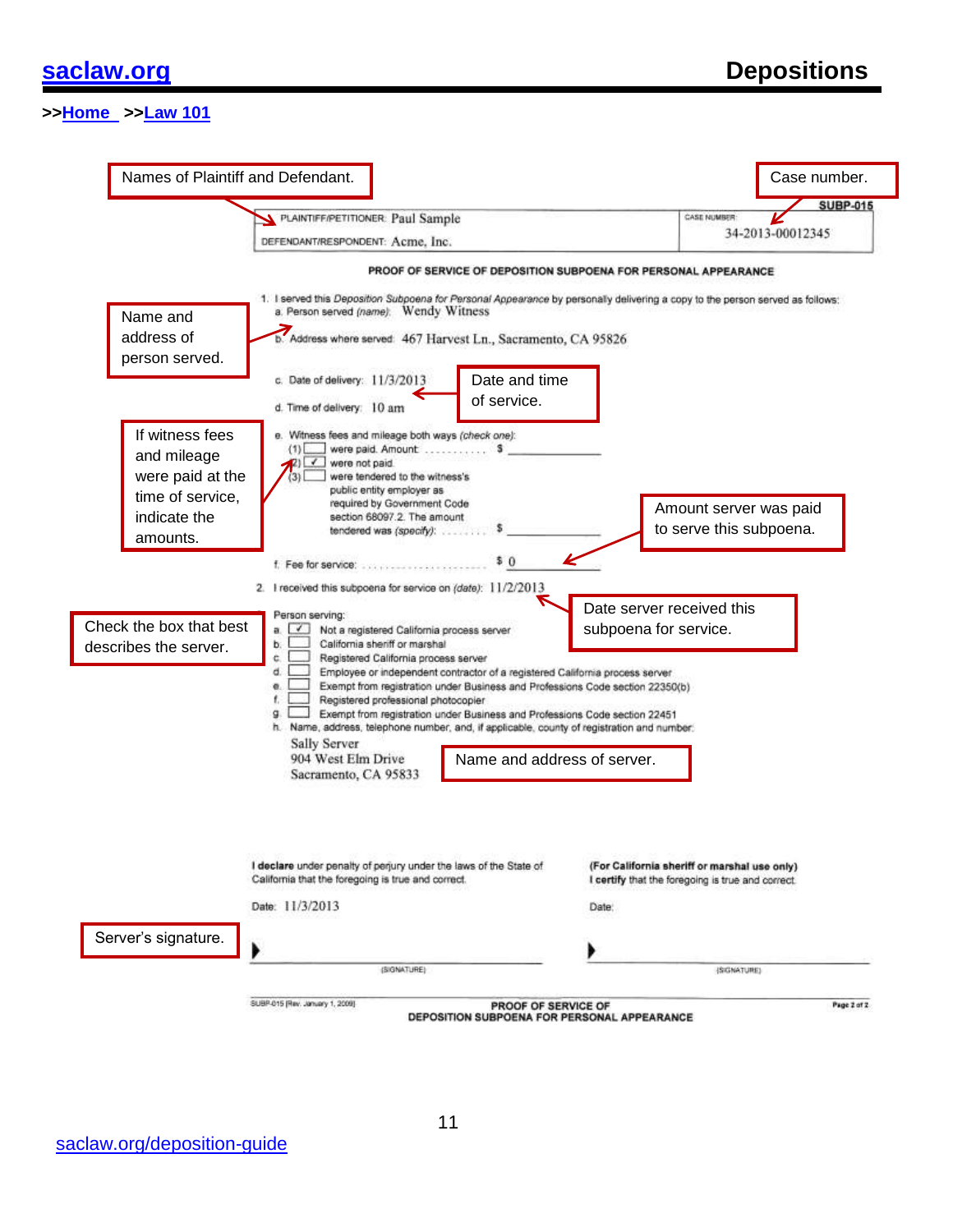# **[saclaw.org](https://saclaw.org/deposition-guide) Depositions**